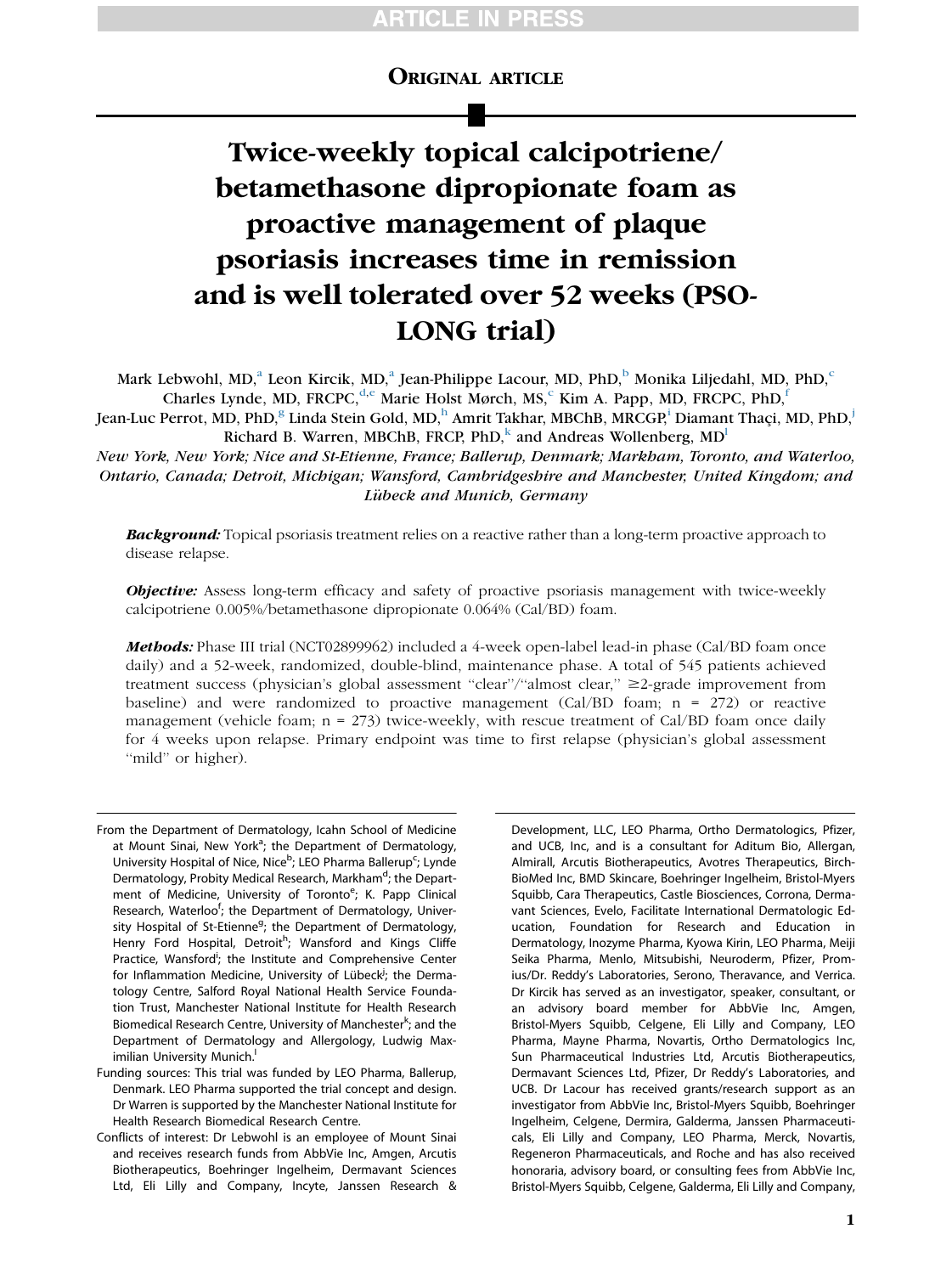## 2 Lebwohl et al

Results: A total of 251 randomized patients (46.1%) completed the trial. Median time to first relapse was 56 days (proactive) and 30 days (reactive). Patients in the proactive group had an additional 41 days in remission compared with the reactive group over 1 year ( $P < .001$ ). Number of relapses per year of exposure was 3.1 (proactive) and 4.8 (reactive). Cal/BD foam was well tolerated.

**Limitations:** Maintenance phase dropout rate (53.9%) was within the expected range but provides challenges in statistical analysis.

**Conclusion:** Long-term proactive management with Cal/BD foam demonstrated superior efficacy vs reactive management. ( J Am Acad Dermatol [https://doi.org/10.1016/j.jaad.2020.09.037.](https://doi.org/10.1016/j.jaad.2020.09.037))

Key words: betamethasone dipropionate; calcipotriene; Enstilar; fixed-dose; foam; long-term; maintenance; proactive; psoriasis vulgaris; relapse; topical preparation.

Psoriasis vulgaris is a chronic, relapsing inflamma-tory disease<sup>[1](#page-8-0)</sup> poorly categorized in time to relapse in relation to treatment.<sup>[2](#page-8-1)[,3](#page-8-2)</sup> Treatment involves topical agents in mild to moderate disease and as adjuncts to phototherapy or systemic or biologic agents in moderate to severe disease.<sup>[4](#page-8-3)</sup> Long-term disease control is challenging, with many patients remaining untreated or undertreated.<sup>[5](#page-8-4)</sup>

Currently, long-term management with topical treat-

ment follows a reactive approach in response to disease relapses rather than a proactive approach to maintain remission. $\delta$  Proactive therapy with calcineurin inhibitors in atopic dermatitis has been an

LEO Pharma, Novartis, and Sanofi. Dr Liljedahl and author Mørch are employees at LEO Pharma. Dr Lynde has served as an investigator, speaker, consultant, or advisory board member for AbbVie Inc, Amgen, Bristol-Myers Squibb, Boehringer Ingelheim, Celgene, Galderma, Janssen Pharmaceuticals, Eli Lilly and Company, LEO Pharma, Merck, Novartis, Regeneron Pharmaceuticals, Sanofi, Bausch Health, and Sun Pharmaceutical Industries Ltd. Dr Papp has received honoraria for advisory board, speaker, and consultant services from AbbVie Inc, Actelion, Allergan, Amgen, Anacor Pharmaceuticals Inc, Astellas Pharma, Avillion, Bausch Health, Boehringer Ingelheim, Bristol-Myers Squibb, Celgene, Dermira, Eli Lilly and Company, EMD Serono, Galderma, Gilead, GlaxoSmithKline, Incyte Corporation, Janssen Pharmaceuticals, Kyowa Kirin, LEO Pharma, Meiji Seika, Merck, Novartis, Pfizer, Regeneron Pharmaceuticals, Roche, Sanofi Genzyme, Sun Pharmaceutical Industries Ltd, Takeda Pharmaceutical Company, UCB Pharma, and Vertex Pharmaceuticals, and has received research grants for investigator services from AbbVie Inc, Actelion, Allergan, Amgen, Anacor Pharmaceuticals Inc, Astellas Pharma, Avillion, Bausch Health, Boehringer Ingelheim, Bristol-Myers Squibb, Celgene, Dermira, Eli Lilly and Company, EMD Serono, Galderma, Gilead, GlaxoSmithKline, Incyte Corporation, Janssen Pharmaceuticals,

# CAPSULE SUMMARY

- Long-term disease control is challenging for patients with psoriasis. Current topical treatment follows a reactive approach to disease relapse.
- Long-term proactive management with calcipotriene/betamethasone dipropionate foam twice-weekly was more efficacious vs vehicle foam for prolonging time to first relapse, increasing time in remission, and reducing number of relapses.

emerging concept over the last decade<sup>[7](#page-8-6)</sup> that reduces, prevents, and delays disease exacerbations.<sup>[8](#page-8-7)</sup> Long-term trials bringing this concept to psoriasis are necessary to address the unmet need for effective and safe long-term management of psoriasis.

Fixed-dose combination calcipotriene 0.005%/betamethasone dipropionate 0.064% (Cal/BD) aerosol foam (Enstilar; LEO Pharma, Ballerup, Denmark) is approved in the United States (in adults and adoles-

cents) and in the European Union (in adults) for the treatment of psoriasis vulgaris for  $4$  weeks.<sup>9,[10](#page-8-9)</sup> In this trial, the efficacy and safety of long-term (52 weeks) twice-weekly proactive management with Cal/BD

Kyowa Kirin, LEO Pharma, Meiji Seika, Merck, Novartis, Pfizer, Regeneron Pharmaceuticals, Roche, Sanofi Genzyme, Sun Pharmaceutical Industries Ltd, Takeda Pharmaceutical Company, and UCB Pharma. Dr Perrot has been an advisor and/or received speakers honoraria and/or received grants and/or participated in clinical trials of the following companies: Abbott/AbbVie Inc, Amgen, Celgene, Eli Lilly and Company, Galderma, Incyte Corporation, Janssen-Cilag Ltd, Johnson & Johnson, LEO Pharma, Merck Serono, Merck Sharp & Dohme, Novartis, Pierre Fabre, Pfizer, Sanofi-Aventis, Schering-Plough, and UCB Pharma. Dr Stein Gold has been an investigator, speaker, consultant, or an advisory board member for AbbVie Inc, Amgen, Arcutis Biotherapeutics, Inc, Bristol-Myers Squibb, Celgene, Eli Lilly and Company, LEO Pharma, Mayne Pharma, Novartis, Ortho Dermatologics Inc, and Sun Pharmaceutical Industries Ltd. Author Takhar has received grants/research support and/or been a medical advisor for Amgen, AstraZeneca, Bayer, Boehringer Ingelheim, Cambridge and Peterborough Clinical Commissioning Group, Daiichi Sankyo, Dermal Laboratories, GlaxoSmithKline, LEO Pharma, Merck, Novartis, Pfizer, Roche, and Sanofi; Author Takhar has received grants/ research support from National Institute of Health Research UK. Dr Thaçi has been a consultant and advisor and/or received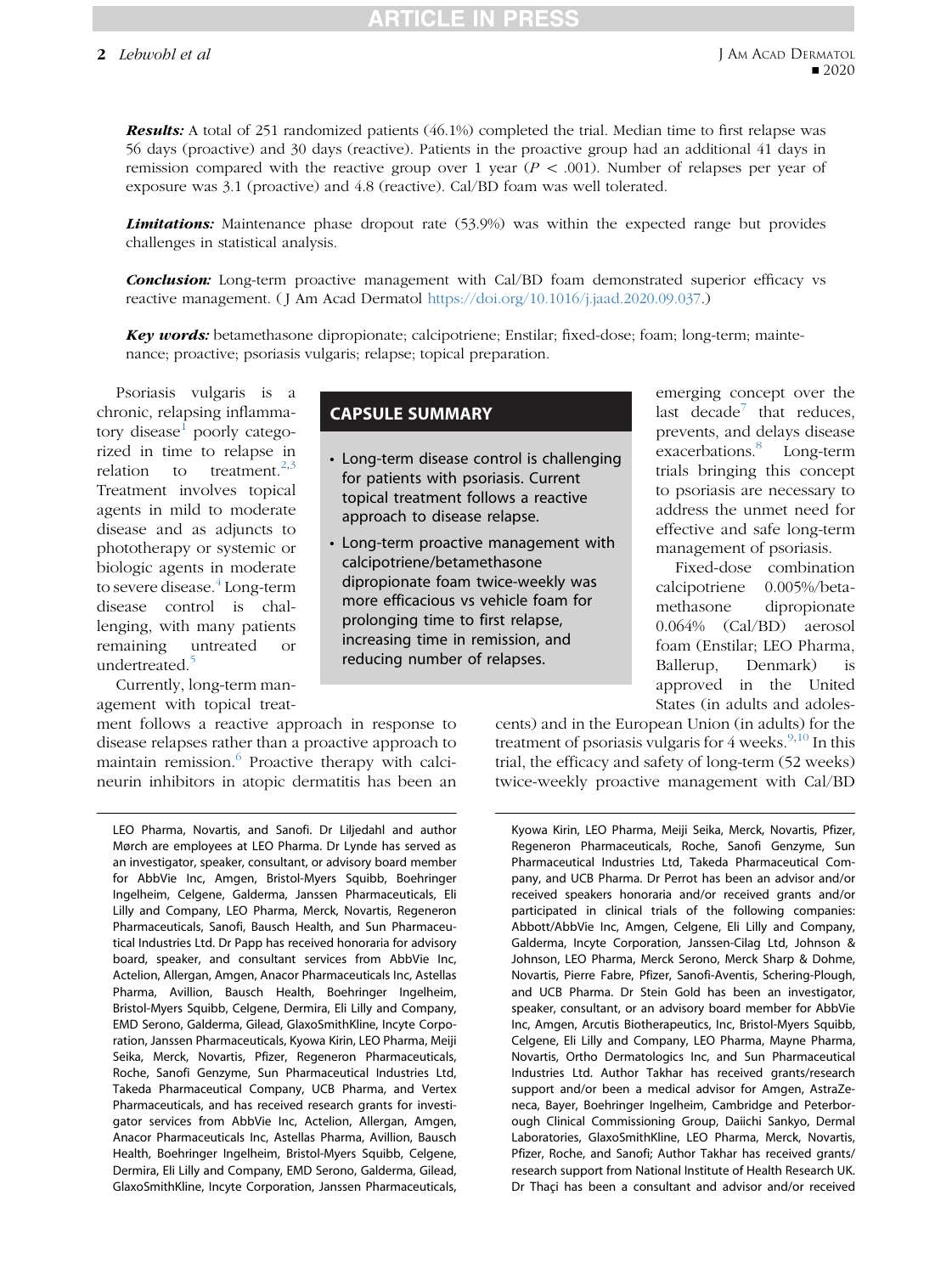# TICLET

|           | Abbreviations used:                  |
|-----------|--------------------------------------|
| AEs:      | adverse events                       |
| BSA:      | body surface area                    |
| Cal/BD:   | calcipotriene/betamethasone          |
|           | dipropionate                         |
| HPA:      | hypothalamic pituitary adrenal       |
| $m-PASI:$ | modified Psoriasis Area and Severity |
|           | Index                                |
| PGA.      | Physician's Global Assessment        |
|           |                                      |

foam was compared with vehicle foam in the prevention of disease relapse in adults with psoriasis.

## METHODS

## Trial design and interventions

This phase III, multicenter trial (NCT02899962) included a screening and washout phase of up to 4 weeks, a 4-week open-label lead-in phase, a 52 week randomized double-blind, vehicle-controlled maintenance phase, and an 8-week follow-up period (Supplementary Fig 1, available via Mendeley at <https://data.mendeley.com/datasets/27h89s5wpx/5>). The trial was conducted at 56 participating sites in the United States, Canada, United Kingdom, France, Poland, and Germany.

Eligible patients were  $\geq$ 18 years, with truncal or limb psoriasis, or both, involving 2% to 30% of body surface area (BSA), physician's global assessment of disease severity (PGA) score of mild or higher (PGA  $\geq$ 2) and modified psoriasis area and severity index  $(m-PASI)$  score  $\geq$  2 at baseline of the open-label leadin phase (hereafter referred to as baseline). Patients were not eligible if they had received systemic treatment with biologic therapies with a possible effect on psoriasis within 4 to 16 weeks (depending on therapy) and systemic treatment with other

speaking fees and/or grants and/or served as an investigator in clinical trials for AbbVie Inc, Almirall, Amgen, Asana, Bioskin, Biogen, Boehringer Ingelheim, Bristol-Myers Squibb, Celgene, Dermira, DS Biopharma, Eli Lilly and Company, Galapagos NV, Galderma, Janssen-Cilag Ltd, Kymab, LEO Pharma, Merck MorphoSys AG, Novartis, Pfizer, Regeneron Pharmaceuticals, Roche, Sandoz, Sanofi, Samsung, Merck Sharp & Dohme Corp, and UCB. Dr Warren receives research grants from AbbVie Inc, Almirall, Amgen, Celgene, Janssen Pharmaceuticals, Eli Lilly and Company, LEO Pharma, Novartis, Pfizer, and UCB and is a consultant for AbbVie Inc, Almirall, Amgen, Bristol-Myers Squibb, Boehringer Ingelheim, Celgene, Janssen Pharmaceuticals, LEO Pharma, Eli Lilly and Company, Novartis, Pfizer, Sanofi, and UCB. Dr Wollenberg has received grants, personal fees, or nonfinancial support from AbbVie Inc, Almirall, Beiersdorf, Bioderma, Chugai Pharmaceutical Co, Galapagos NV, Galderma, Hans Karrer, LEO Pharma, Eli Lilly and Company, L'Oréal,

therapies with a possible effect on psoriasis within 4 weeks before baseline. A subgroup of these patients with 10% to 30% BSA and PGA moderate or higher (PGA  $\geq$ 3) underwent hypothalamic pituitary adrenal (HPA)-axis testing at baseline, randomization, 28 weeks, and at the end of maintenance phase/early withdrawal.

Eligible patients who entered the open-label leadin phase were instructed to apply Cal/BD foam once daily to psoriatic lesions on the trunk or limbs, or both, for 4 weeks. The purpose of this phase was to select responders to treatment. Treatment success was defined as a PGA score of clear/almost clear (PGA  $\langle$ 2) with  $\geq$ 2-grade improvement from baseline. Those who achieved treatment success entered the maintenance phase, and those who did not were discontinued at the end of the open-label lead-in phase. Patients were randomized 1:1 (stratified through an interactive web response system) to receive Cal/BD foam (proactive management group) or vehicle foam (reactive management group) twiceweekly (2 or 3 days apart on fixed days) for 52 weeks on psoriatic lesions that had cleared/almost cleared during the open-label lead-in phase or after treatment of a relapse (PGA score mild or higher).

During the maintenance phase, assessment for potential relapse occurred at clinic visits (every 4 weeks) and unscheduled visits as initiated by the patient. Upon relapse, patients from both treatment groups received rescue treatment with Cal/BD foam, applied to lesions once daily for 4 weeks. If a PGA score of clear/almost clear was regained after 4 weeks' rescue treatment, maintenance treatment was resumed; if not, patients were withdrawn from the trial.

Disease rebound was assessed during the 8-week follow-up period after the end of treatment/early

 2020 by the American Academy of Dermatology, Inc. Published by Elsevier Inc. This is an open access article under the CC BY-NC-ND license ([http://creativecommons.org/licenses/by-nc](http://creativecommons.org/licenses/by-nc-nd/4.0/) $nd/4.0<sub>0</sub>$ .

Maruho Co, Ltd, MedImmune, Novartis, Pfizer, Pierre Fabre, Regeneron Pharmaceuticals, Sanofi-Aventis, and Santen.

IRB approval status: The protocol was approved by the Institutional Review Board or Independent Ethics Committee at each participating site. All patients provided written informed consent.

Accepted for publication September 8, 2020.

Correspondence and reprint requests to: Mark Lebwohl, MD, Department of Dermatology, 1 Gustave L. Levy Place, Box 1048, New York, NY 10029. E-mail: [lebwohl@aol.com](mailto:lebwohl@aol.com).

Published online December 4, 2020.

<sup>0190-9622</sup>

<https://doi.org/10.1016/j.jaad.2020.09.037>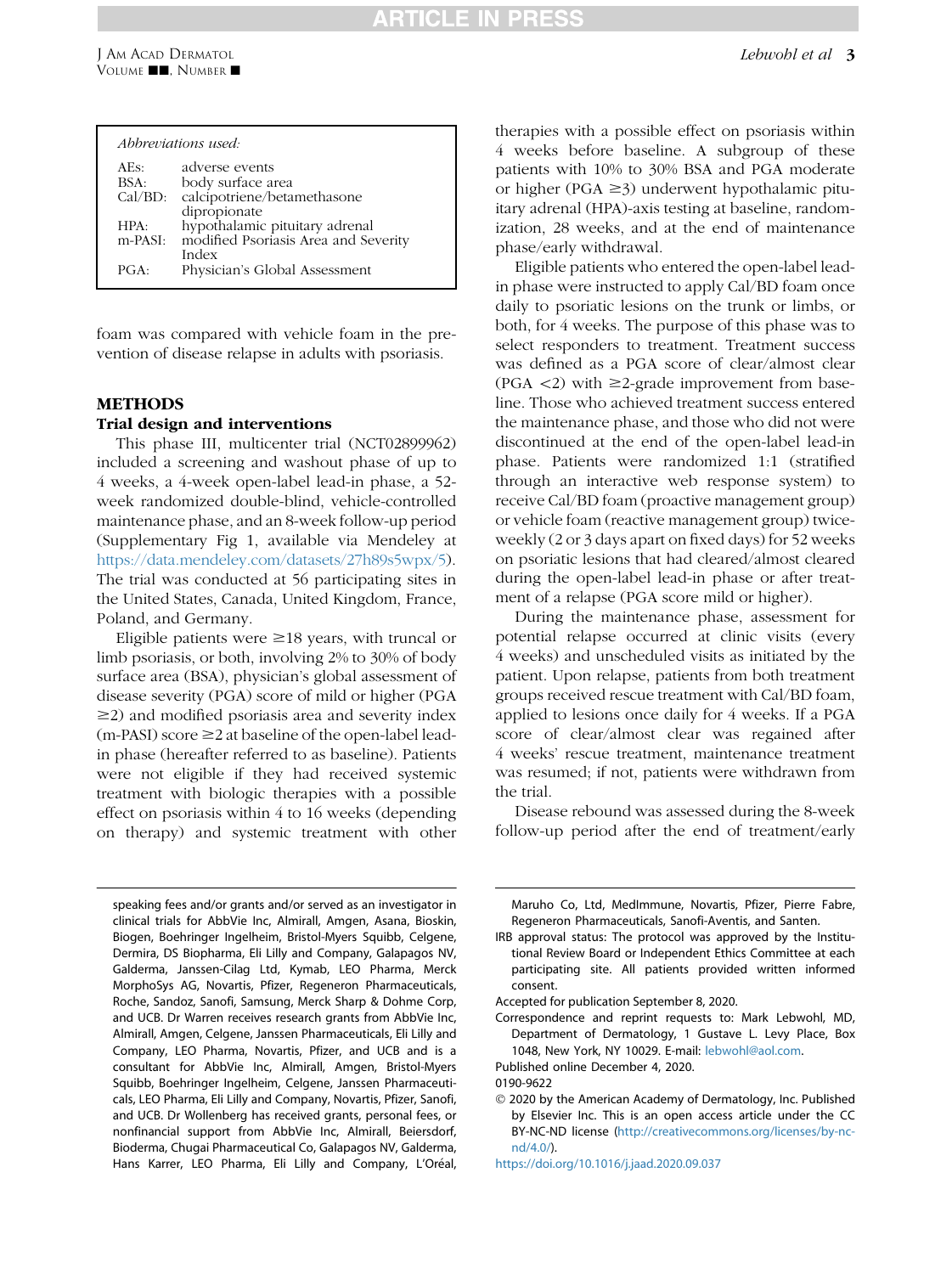withdrawal. Rebound was defined as an m-PASI  $\geq$ 12 and an increase in m-PASI  $\geq$ 125% of the baseline value, or the development of new pustular, erythrodermic, more inflammatory psoriasis within 2 months of treatment discontinuation in the open-label lead-in phase, after discontinuation of once-daily rescue medication, or after the end of maintenance phase.

Further details on trial design, interventions, and changes to planned analyses are available in the Supplemental information.

#### **Objectives**

The primary objective was to compare the efficacy of Cal/BD foam as a twice-weekly proactive management treatment regimen with vehicle foam (reactive management), with Cal/BD foam as rescue treatment in the prevention of relapse. Secondary objectives were to evaluate other efficacy variables and the safety of long-term proactive management.

#### Endpoints

Primary endpoint was time to first relapse (PGA score mild or higher). Secondary endpoints were proportion of days in remission (PGA score ''clear''/ "almost clear") and number of relapses. Exploratory endpoints were the number of active treatment days.

Additional safety assessments included adverse events (AEs), treatment-related AEs, incidence of disease rebound, local safety and tolerability (perilesional assessment at each visit for erythema, erosions, dryness and edema), and effect on calcium and corticosteroid metabolism.

#### Statistical methods

The dropout rate in a long-term trial with Cal/BD ointment was approximately  $30\%$  over 52 weeks.<sup>[11](#page-8-10)</sup> We assumed that this would be the case in this trial and that between 4 and 8 relapses would occur per year in the vehicle group. A 30% reduction in hazard (ie, a hazard ratio of 0.7) for the proactive group relative to reactive group was considered of clinical interest. Based on a 2-sample survival test, 380 patients were planned to be randomized to obtain a power of 90% for a 5% significance level. According to the trial protocol and to comply with International Council for Harmonisation's E1 regarding long-term safety, more patients were recruited and randomized to compensate for the dropout rate. $11$ 

Time to first relapse was compared between treatment groups using a Cox proportional hazards model with treatment group, pooled sites, and disease severity at maintenance baseline as factors. The proportion of days in remission was analyzed by an analysis of variance model with treatment group,

pooled sites, and disease severity at maintenance baseline as factors, and multiple imputation was used for handling missing data for withdrawn participants. The predicted number of relapses was analyzed in a Poisson regression model with treatment group, pooled sites, disease severity at maintenance baseline as factors, participant as a random effect, and time at risk as an offset. For the primary and secondary endpoints, type 1 error was controlled by a hierarchical testing procedure. For the secondary endpoints, adjustment for multiplicity was done using the Holm-Bonferroni method.

Approval of the clinical trial protocol was obtained from the relevant Institutional Review Boards or Independent Ethics Committees and Regulatory Authorities, for each participating site, before patient enrollment. All patients provided written informed consent. The trial was conducted in accordance with Good Clinical Practice and Ethical Principles for Medical Research Involving Human Subjects.

## **RESULTS**

## **Patients**

Of 650 patients who entered the open-label leadin phase, 521 (80.2%) achieved treatment success at week 4 and were randomized in the maintenance phase (full analysis set: proactive, n = 256; reactive,  $n = 265$ ). A total of 24 patients (16 proactive, 8 reactive) who did not achieve treatment success at week 4 were randomized in error, thus 545 patients were included in the safety analysis set (proactive,  $n = 272$ ; reactive,  $n = 273$ ; [Fig 1\)](#page-4-0). There were 251 randomized patients (46.1%) who completed the 52 week maintenance period [\(Fig 1](#page-4-0)).

Baseline demographic and disease characteristics were similar between the groups ([Table I](#page-5-0)). Of those patients randomized, most had a PGA score of moderate at baseline [\(Table I\)](#page-5-0). Mean m-PASI at baseline was 7.9 (SD, 4.0) and 7.6 (SD, 3.7) for the proactive and reactive group, respectively, and mean BSA was 8.4% (SD, 6.4%) and 8.1% (SD. 6.3%), respectively ([Table I](#page-5-0)).

#### **Efficacy**

The PGA score at randomization to the maintenance phase was "clear" (proactive,  $n = 54$  [21.1%]; reactive,  $n = 56$  [21.1%]) or "almost clear" (proactive, n = 202 [78.9%]; reactive, n = 209 [78.9%]). Mean change from baseline to randomization in m-PASI and BSA in patients achieving treatment success during the open-label lead-in phase and included in the safety analysis set was  $-81.1\%$  (SD, 17.9%) and 55.7% (SD, 38.2%), respectively.

During the maintenance phase, the estimated median time to first relapse from randomization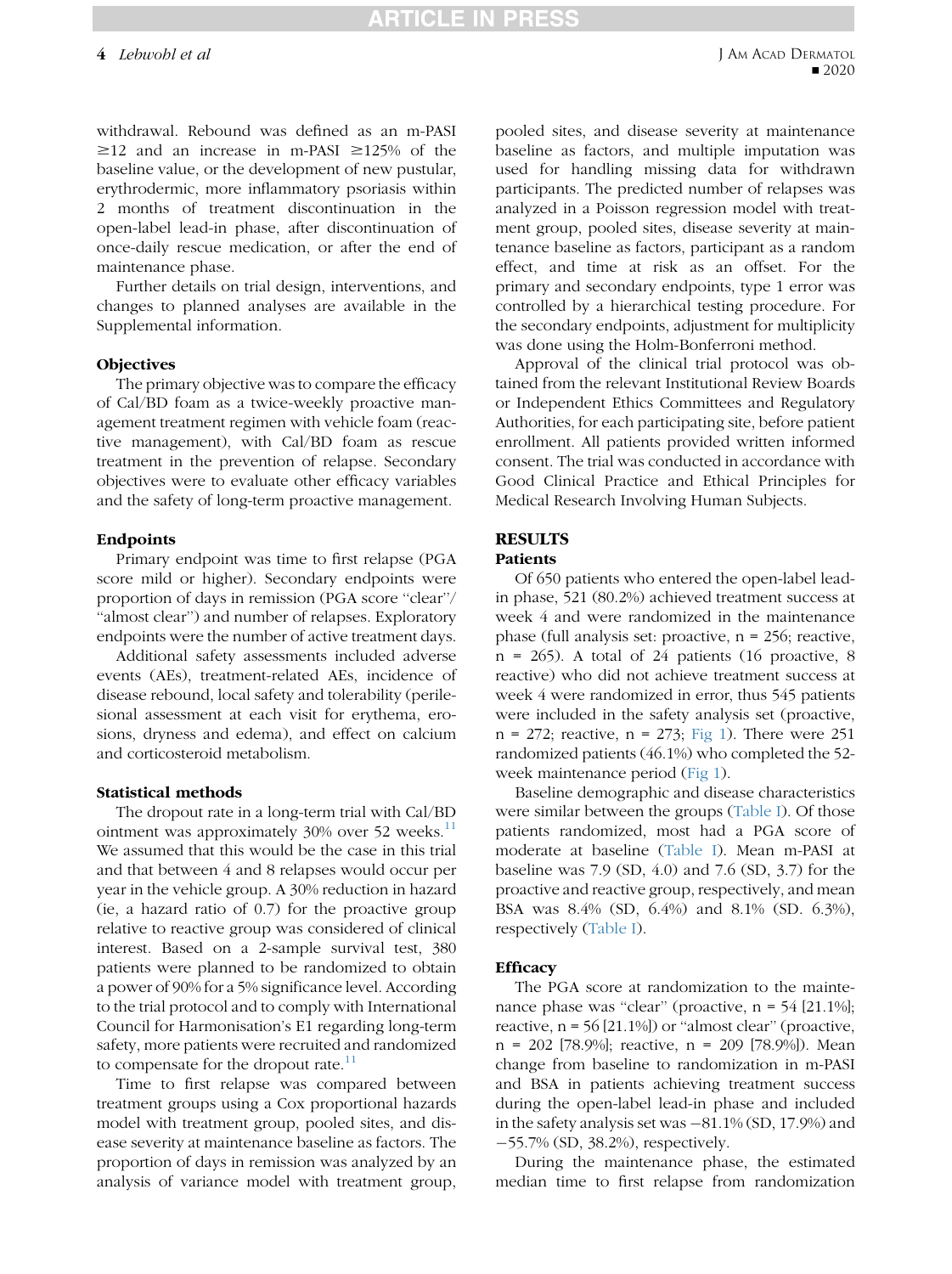# **TICLE IN**



<span id="page-4-0"></span>

Follow-up for rebound<sup>5</sup>  $-8$  weeks

Fig 1. Consolidated Standards of Reporting Trials diagram of trial design and patient disposition. <sup>1</sup>All patients received topical calcipotriene/betamethasone dipropionate (Cal/  $BD$ ) foam once daily for 4 weeks during the open-label lead-in phase. <sup>2</sup> Treatment success was defined as a physician's global assessment of disease severity (PGA) score "clear"/"almost clear" with  $\geq$ 2-grade improvement from baseline. <sup>3</sup> Excluded from full analysis set (*FAS*). <sup>4</sup> If a relapse (PGA at least "mild" [PGA  $\geq$ 2]) occurred during the maintenance phase, rescue treatment (as separate rescue cans to apply to active lesions) was Cal/BD foam once daily for 4 weeks for both the proactive and reactive management groups. After 4 weeks of once-daily rescue treatment, patients who regained PGA <2 ("clear"/"almost clear") restarted the twiceweekly maintenance treatment according to the original randomization scheme. Patients who did not regain a PGA score \2 (''clear''/''almost clear'') after 4 weeks of once-daily rescue medication were withdrawn from the trial. <sup>5</sup>Rebound was defined as a modified psoriasis severity index score (m-PASI)  $\geq$  12 and an increase in m-PASI  $\geq$  125% of the baseline value of the open-label phase, or the development of new pustular, erythrodermic, more inflammatory psoriasis within 2 months of entering the maintenance phase, within 2 months after a previous relapse, or within 2 months after the end of the maintenance phase. SAS, Safety analysis set.

was prolonged by 26 days for patients in the proactive group compared with the reactive group (56 days vs 30 days, respectively; [Fig 2](#page-6-0)). The risk of experiencing the first relapse was reduced by 43% in the proactive vs the reactive management group (hazard ratio, 0.57; 95% confidence interval, 0.47- 0.69;  $P \, \langle 0.01 \rangle$ . Of those who completed the maintenance phase, 30 patients in the proactive group and 6 patients in the reactive group did not experience relapse. The proportion of days in remission was significantly higher for patients in

J AM ACAD DERMATOL VOLUME **JE, NUMBER 1** 

> the proactive vs reactive group. The estimated treatment difference was 11% (95% confidence interval, 8%-14%;  $P < .001$ ), corresponding to 41 extra days in remission over 1 year ([Fig 3\)](#page-6-1). The rate of relapse was 46% lower (95% confidence interval,  $37\%$ -54%;  $P < .001$ ) in the proactive group vs the reactive group. The predicted number of relapses per year of exposure was 3.1 (proactive) vs 4.8 (reactive).

> Both groups responded to rescue treatment with Cal/BD foam, with most of the patients achieving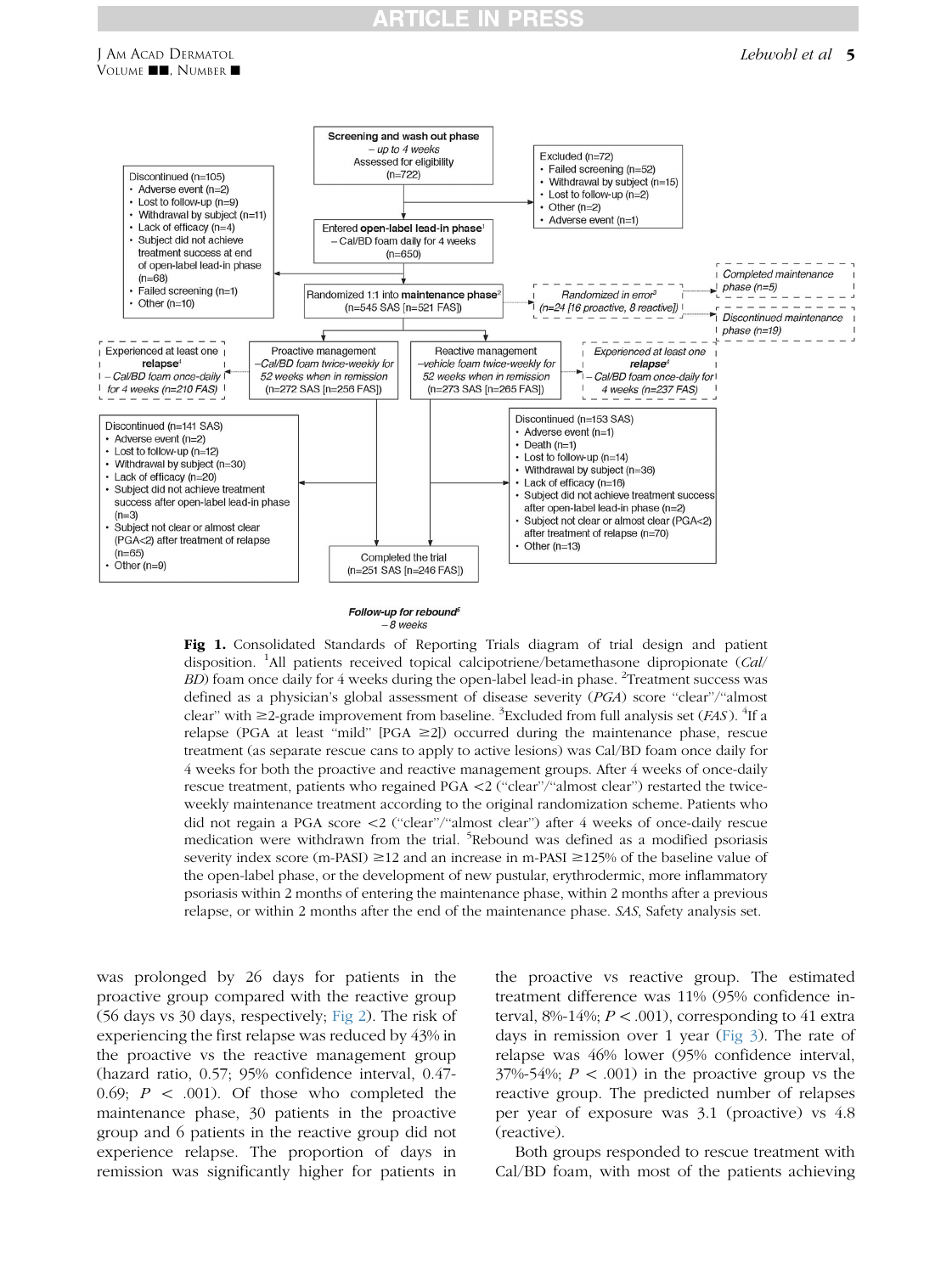#### 6 Lebwohl et al

#### <span id="page-5-0"></span>Table I. Baseline characteristics

| Demographics and disease         | Patients assigned to treatment<br>in open-label lead-in phase | Patients randomized in the maintenance phase |                          |  |  |  |
|----------------------------------|---------------------------------------------------------------|----------------------------------------------|--------------------------|--|--|--|
| characteristics at baseline*     | All patients $(N = 650)$                                      | Proactive $(n = 272)$                        | Reactive $(n = 273)$     |  |  |  |
| Sex                              |                                                               |                                              |                          |  |  |  |
| Female                           | 226 (34.8)                                                    | 86 (31.6)                                    | 87 (31.9)                |  |  |  |
| Male                             | 424 (65.2)                                                    | 186 (68.4)                                   | 186 (68.1)               |  |  |  |
| Age, y                           |                                                               |                                              |                          |  |  |  |
| Mean (SD)                        | 51.8 (14.2)                                                   | 52.5 (14.9)                                  | 52.0 (13.7)              |  |  |  |
| Minimum; maximum                 | 19.0; 84.0                                                    | 19.0; 84.0                                   | 19.0; 84.0               |  |  |  |
| Body mass index, $kg/m2$         |                                                               |                                              |                          |  |  |  |
| Mean (SD)                        | 29.5(6.6)                                                     | 29.1(6.0)                                    | 29.5(6.8)                |  |  |  |
| Minimum; maximum                 | 16.1; 64.8                                                    | 17.1; 50.5                                   | 16.1; 64.8               |  |  |  |
| Race <sup>+</sup>                |                                                               |                                              |                          |  |  |  |
| White                            | 584 (92.0)                                                    | 238 (89.8)                                   | 249 (92.9)               |  |  |  |
| Asian                            | 37(5.8)                                                       | 22(8.3)                                      | 13 (4.9)                 |  |  |  |
| <b>Black or African American</b> | 9(1.4)                                                        | 3(1.1)                                       | 4(1.5)                   |  |  |  |
| Other                            | 5(0.8)                                                        | 2(0.8)                                       | 2(0.7)                   |  |  |  |
| Duration of psoriasis            |                                                               |                                              |                          |  |  |  |
| Mean (SD), years                 | 18.4 (13.7)                                                   | 18.8 (13.3)                                  | 18.1 $(13.9)^{\ddagger}$ |  |  |  |
| Minimum; maximum                 | 1.0; 74.0                                                     | 1.0; 62.0                                    | 1.0; 74.0                |  |  |  |
| Physicians global assessment     |                                                               |                                              |                          |  |  |  |
| Mild                             | 83 (12.8)                                                     | 25(9.2)                                      | 33 (12.1)                |  |  |  |
| Moderate                         | 509 (78.3)                                                    | 223 (82.0)                                   | 224 (82.1)               |  |  |  |
| Severe                           | 58 (8.9)                                                      | 24 (8.8)                                     | 16(5.9)                  |  |  |  |
| m-PASI                           |                                                               |                                              |                          |  |  |  |
| Mean (SD)                        | 7.7(3.9)                                                      | 7.9(4.0)                                     | 7.6(3.7)                 |  |  |  |
| Minimum; maximum                 | 2.0; 32.4                                                     | 2.0; 28.0                                    | 2.0; 19.2                |  |  |  |
| Body surface area, %             |                                                               |                                              |                          |  |  |  |
| Mean (SD)                        | 8.2(6.4)                                                      | 8.4(6.4)                                     | 8.1(6.3)                 |  |  |  |
| Minimum; maximum                 | 1.0; 38.0                                                     | 1.0; 36.0                                    | 2.0; 38.0                |  |  |  |

m-PASI, Modified psoriasis severity index score.

\*Data are presented as number (%) or as indicated otherwise. All baseline characteristics for all analysis groups were collected at baseline of the open-label lead-in phase, before treatment with fixed-dose combination calcipotriene 0.005%/betamethasone dipropionate 0.064% (Cal/BD) foam.

<sup>†</sup>Patients, N = 635; Ca/BD, n = 265; vehicle, n = 268.

 $p+P$ atients, n = 272.

PGA "clear"/"almost clear", with an overall response of 75.9% and 81.0% in the proactive and reactive groups, respectively. Patients who did not achieve treatment success after rescue treatment were withdrawn from the study ( $n = 65$  in the proactive group;  $n = 70$  in the reactive group; [Fig 1\)](#page-4-0).

#### Safety

During the maintenance phase, the incidence of AEs was similar between treatment groups [\(Table II](#page-7-0)). The rate of AEs per 100 patient-years was 168.6 in the proactive group and 158.4 in the reactive group. The rate of serious AEs per 100 patient-years was low and similar (8.3, proactive; 7.9 reactive), as was the rate of treatment-related AEs (2.8, proactive; 4.5, reactive). The rate of severe AEs per 100 patient-years was 4.5 in the proactive group and 8.5 in the reactive group. AEs reported in  $>5\%$  of patients were nasopharyngitis (8.1% proactive vs 7.0% reactive) and upper

respiratory tract infection (5.9% vs 5.5%), all of which were considered not related to the trial product by the investigator. Three patients (2 proactive [0.7%]; 1 reactive [0.4%]) experienced AEs leading to withdrawal. No AEs of skin atrophy were reported, and only 1 patient in the reactive management group had an AE of pruritus. Three patients (2 proactive and 1 reactive) had nonserious AEs that were adjudicated as related to long-term corticosteroid use (see the Supplemental information for further details).

The number of rebounds within 2 months of entering the maintenance phase was 6 in the proactive group and 7 in the reactive group. After a relapse, the number of rebounds was 4 in the proactive group and 17 in the reactive group. One patient in the reactive group experienced a rebound during the follow-up phase.

Most patients were within the normal ranges for serum and urinary calcium. No consistent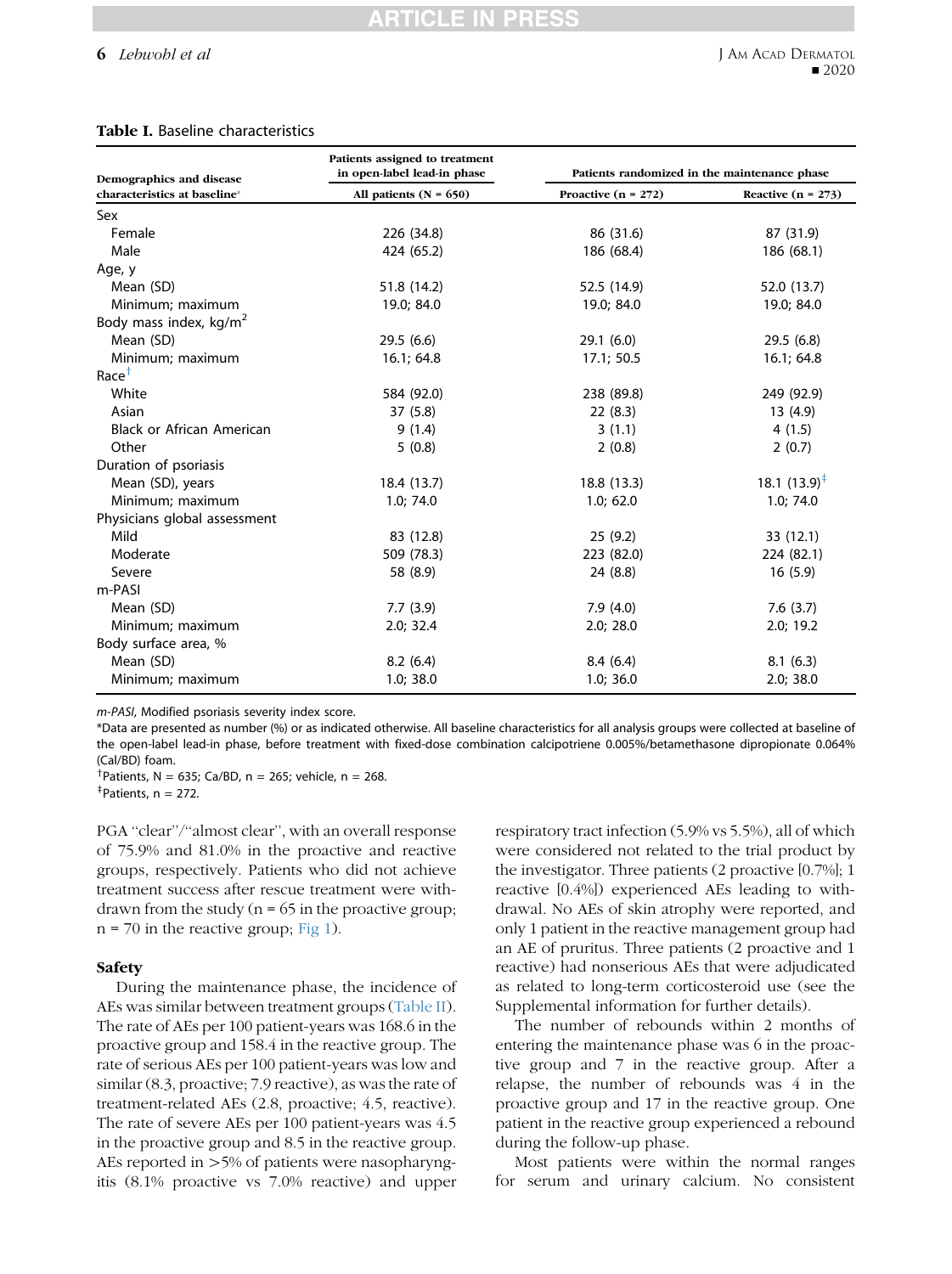<span id="page-6-0"></span>

|                                                          |  | Number of patients at risk of relapse |  |  |  |  |  |
|----------------------------------------------------------|--|---------------------------------------|--|--|--|--|--|
| Proactive 256 219 128 100 83 75 65 47 41 36 34 31 31 24* |  |                                       |  |  |  |  |  |
| Reactive 265 198 73 40 32 25 17 15 11 8 8 7 6 5*         |  |                                       |  |  |  |  |  |

Fig 2. Time to first relapse during the maintenance phase with proactive management or reactive management. Note: Patients who did not achieve PGA $\lt 2$  after 4 weeks of once-daily rescue treatment after relapse were withdrawn from the trial but are included within this Kaplan-Meier curve. \*30 patients in the proactive group vs 6 patients in the reactive group finished the trial without experiencing first relapse but had their final visit before day 364.

<span id="page-6-1"></span>

Fig 3. Cumulative proportion of days spent in remission during the maintenance phase with proactive management or reactive management.

changes or differences in serum or urinary calcium were observed between the treatment groups. Most patients' calcium levels remained stable over time. No clinically significant abnormalities in calcium metabolism or clinically relevant effect on calcium metabolism by subgroup analysis were observed.

In the HPA-axis subgroup (66 patients), 4 patients (2, proactive; 2, reactive) had a serum cortisol concentration  $\leq 18 \mu g/dL$  30 minutes after adrenocorticotropic hormone challenge, and 1 patient in the

proactive group had a serum cortisol concentration  $\leq$ 18  $\mu$ g/dL 60 minutes after the adrenocorticotropic hormone challenge. No patient had a serum concentration  $\leq 18 \mu g/dL$  at both time points. Overall, no clinically relevant effect on the HPA-axis by subgroup analysis was observed.

The number of active treatment days during the maintenance phase was normalized by time of exposure. The proportion of active treatment days was 0.5 for patients in the proactive group vs 0.4 in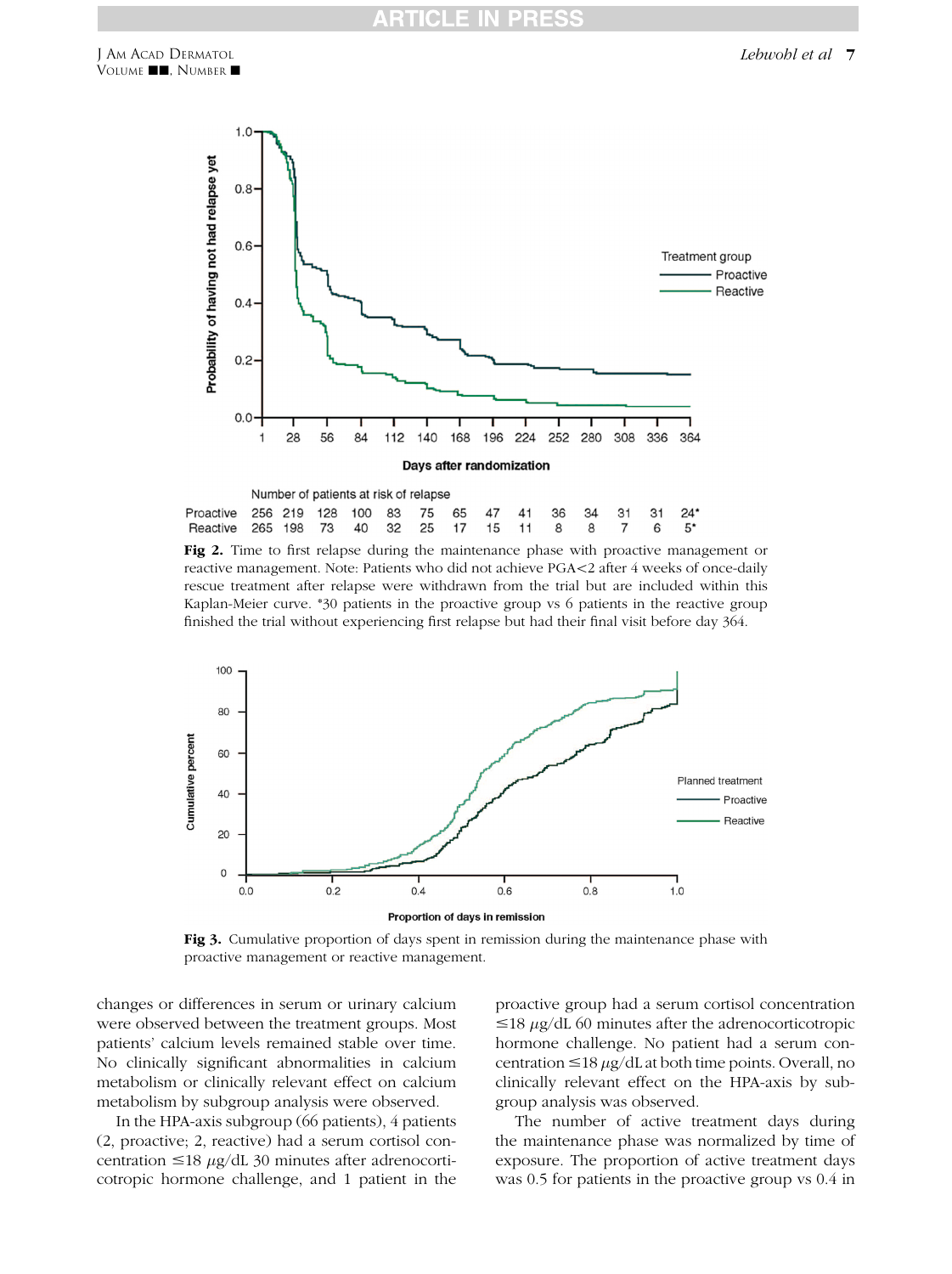#### 8 Lebwohl et al

|                           |          | Open-label lead-in phase $(N = 650)$ | Maintenance phase |                                  |                                 |                   |  |  |
|---------------------------|----------|--------------------------------------|-------------------|----------------------------------|---------------------------------|-------------------|--|--|
|                           |          |                                      |                   | Proactive management $(n = 272)$ | Reactive management $(n = 273)$ |                   |  |  |
| AE category               | AEs. No. | Patients, No. (%)                    | AE. No.           | Patients, No. (%)                | AEs. No.                        | Patients, No. (%) |  |  |
| All AEs                   | 157      | 115 (17.7)                           | 303               | 133 (48.9)                       | 279                             | 130 (47.6)        |  |  |
| Serious AEs               |          | 4(0.6)                               | 15                | 14(5.1)                          | 14                              | 11(4.0)           |  |  |
| Treatment-related AEs*    |          | 5(0.8)                               |                   | 5(1.8)                           | 8                               | 7(2.6)            |  |  |
| AEs leading to withdrawal |          | 2(0.3)                               |                   | 2(0.7)                           |                                 | 1(0.4)            |  |  |
| Severe AEs                |          | 1(0.2)                               | 8                 | 8(2.9)                           | 15                              | 14(5.1)           |  |  |
| <b>Fatal AEs</b>          | 0        | 0                                    | 0                 | 0                                |                                 | 1(0.4)            |  |  |

#### <span id="page-7-0"></span>Table II. Adverse events during the open-label lead-in and maintenance phase

AEs, adverse events; No, number.

\*Considered possibly or probably related to trial product by the investigator.

<sup>†</sup>The death was assessed as not related to trial product.

the reactive group. On average, the proactive group had 37.5 additional active treatment days per year vs the reactive group.

Local safety and tolerability of Cal/BD foam after relapse was favorable across all 4 parameters (redness, dryness, edema, erosion). Changes in pigmentation were not specified as part of the physician's assessment of local safety and tolerability; however, AEs of pigmentation disorder were reported by 1 patient in each group and considered possibly related to the trial product by the investigator.

#### DISCUSSION

Data on long-term management of psoriasis with topical treatments are needed. To date, no other study, to our knowledge, has reported on the longterm (up to 56 weeks) efficacy and safety of Cal/BD foam, and few studies have assessed longer-term efficacy and safety of Cal/BD ointment or gel. $^{11,12}$  $^{11,12}$  $^{11,12}$  $^{11,12}$  $^{11,12}$ 

Unlike other long-term studies that used intermittent (alternating between different active products) or on-demand regimens,  $11,12$  $11,12$  this trial design allowed for comparison of Cal/BD foam with vehicle foam as a twice-weekly proactive maintenance regimen over 52 weeks for patients in remission. During a relapse, all patients received rescue treatment with Cal/BD foam once daily for 4 weeks. Consistent with previous 4-week data, $13-15$  Cal/BD foam was an effective rescue treatment:  $\geq$ 75% of patients achieved PGA "clear"/"almost clear" postrelapse during the maintenance phase.

Predicted mean number of relapses per year of exposure was reduced by more than one third in the proactive vs reactive group (3.1 vs 4.8) where patients received Cal/BD foam as rescue treatment. To achieve an additional 41 days in remission per year, longer time to first relapse, and fewer relapses overall, patients in the proactive group required 37.5 days of extra medication per year. In clinical practice, proactive management with Cal/BD foam might lead to fewer relapses and improved longterm disease control compared with conventional reactive treatment. Other parameters, such as patient preferences, $^{16}$  $^{16}$  $^{16}$  may determine the most suitable patients for this regimen.

Overall, Cal/BD foam was well tolerated throughout the trial. The incidence of AEs during the 4-week open-label lead-in phase resembled other short-term studies with Cal/BD.[13-15,](#page-8-12)[17](#page-8-14) The incidence of AEs in the maintenance phase was similar between treatment groups and similar to the incidence reported after treatment with Cal/BD foam once daily for 12 weeks.[18](#page-8-15) No new safety concerns were identified over 52 weeks.

This study has some limitations. As with other year-long studies, $11$  statistical analysis was challenging because of the substantial but expected dropout rate (53.9%), which includes patients not achieving a PGA score ''clear''/''almost clear'' after rescue treatment. No clear association between BSA at baseline and dropout rates was observed (data not shown).

Rebound was defined as PASI  $>125%$  from baseline or when signs of more inflammatory disease appeared within 2 months of treatment discontinuation. This criterion was not optimal for patients with a low PASI, and several rebounds were classified only by numerical definition yet not as an AE of rebound.

## **CONCLUSION**

Long-term proactive management over 52 weeks with fixed-dose Cal/BD foam twice-weekly was superior in prolonging time to the first relapse, reducing the number of relapses, and increasing days in remission compared with vehicle foam in adults with plaque psoriasis. Proactive management